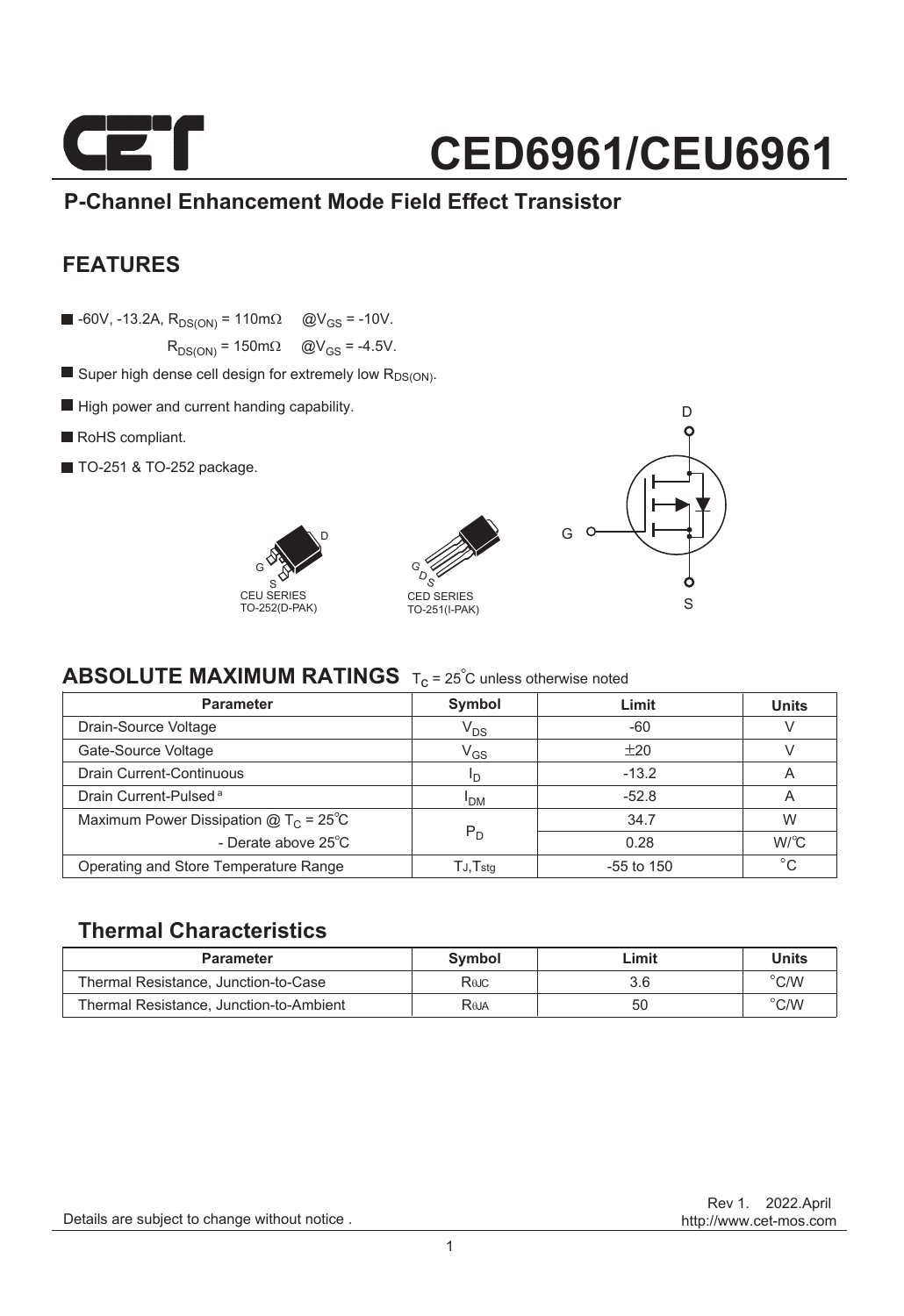

### **Electrical Characteristics**  $T_c = 25^\circ C$  unless otherwise noted

| <b>Parameter</b>                                              | Symbol                                                                | <b>Test Condition</b>                                                           | Min   | Typ | <b>Max</b> | <b>Units</b> |  |  |  |  |
|---------------------------------------------------------------|-----------------------------------------------------------------------|---------------------------------------------------------------------------------|-------|-----|------------|--------------|--|--|--|--|
| <b>Off Characteristics</b>                                    |                                                                       |                                                                                 |       |     |            |              |  |  |  |  |
| Drain-Source Breakdown Voltage                                | BV <sub>DSS</sub>                                                     | $V_{GS}$ = 0V, $I_D$ = -250µA                                                   | $-60$ |     |            | $\vee$       |  |  |  |  |
| Zero Gate Voltage Drain Current                               | <b>I</b> <sub>DSS</sub>                                               | $V_{DS}$ = -60V, $V_{GS}$ = 0V                                                  |       |     | $-1$       | μA           |  |  |  |  |
| Gate Body Leakage Current, Forward                            | <b>I</b> GSSF                                                         | $V_{GS}$ = 20V, $V_{DS}$ = 0V                                                   |       |     | 100        | nA           |  |  |  |  |
| Gate Body Leakage Current, Reverse                            | <b>IGSSR</b>                                                          | $V_{GS}$ = -20V, $V_{DS}$ = 0V                                                  |       |     | $-100$     | nA           |  |  |  |  |
| On Characteristics <sup>b</sup>                               |                                                                       |                                                                                 |       |     |            |              |  |  |  |  |
| Gate Threshold Voltage                                        | $V_{GS(th)}$                                                          | $V_{GS} = V_{DS}$ , $I_D = -250 \mu A$                                          | $-1$  |     | $-3$       | V            |  |  |  |  |
| <b>Static Drain-Source</b>                                    |                                                                       | $V_{GS}$ = -10V, $I_D$ = -10A                                                   |       | 90  | 110        | $m\Omega$    |  |  |  |  |
| On-Resistance                                                 | $R_{DS(on)}$                                                          | $V_{GS}$ = -4.5V, $I_D$ = -5A                                                   |       | 106 | 150        | $m\Omega$    |  |  |  |  |
| Dynamic Characteristics <sup>c</sup>                          |                                                                       |                                                                                 |       |     |            |              |  |  |  |  |
| Input Capacitance                                             | $C_{\text{iss}}$                                                      |                                                                                 |       | 960 |            | pF           |  |  |  |  |
| <b>Output Capacitance</b>                                     | $\text{C}_{\text{oss}}$                                               | $V_{DS}$ = -30V, $V_{GS}$ = 0V,<br>$f = 10$ MHz                                 |       | 70  |            | pF           |  |  |  |  |
| Reverse Transfer Capacitance                                  | $\mathsf{C}_{\mathsf{r}\underline{\mathsf{s}}\underline{\mathsf{s}}}$ |                                                                                 |       | 45  |            | pF           |  |  |  |  |
| <b>Switching Characteristics c</b>                            |                                                                       |                                                                                 |       |     |            |              |  |  |  |  |
| Turn-On Delay Time                                            | $t_{d(on)}$                                                           |                                                                                 |       | 11  |            | ns           |  |  |  |  |
| Turn-On Rise Time                                             | $t_r$                                                                 | $V_{DD}$ = -30V, $I_D$ = -1A,<br>$V_{GS}$ = -10V, R <sub>GEN</sub> = 6 $\Omega$ |       | 4   |            | ns           |  |  |  |  |
| Turn-Off Delay Time                                           | $t_{d(off)}$                                                          |                                                                                 |       | 75  |            | ns           |  |  |  |  |
| <b>Turn-Off Fall Time</b>                                     | t <sub>f</sub>                                                        |                                                                                 |       | 14  |            | ns           |  |  |  |  |
| <b>Total Gate Charge</b>                                      | $Q_q$                                                                 |                                                                                 |       | 8.5 |            | nC           |  |  |  |  |
| Gate-Source Charge                                            | $\mathsf{Q}_{\underline{\mathsf{gs}}}$                                | $V_{DS}$ = -30V, $I_D$ = -3A,<br>$V_{GS} = -4.5V$                               |       | 2.1 |            | nC           |  |  |  |  |
| Gate-Drain Charge                                             | $\mathsf{Q}_{\mathsf{qd}}$                                            |                                                                                 |       | 3.3 |            | nC           |  |  |  |  |
| <b>Drain-Source Diode Characteristics and Maximun Ratings</b> |                                                                       |                                                                                 |       |     |            |              |  |  |  |  |
| Drain-Source Diode Forward Current                            | ءِا                                                                   |                                                                                 |       |     | $-13.2$    | A            |  |  |  |  |
| Drain-Source Diode Forward Voltage b                          | $V_{SD}$                                                              | $V_{GS} = 0V$ , $I_S = -1A$                                                     |       |     | $-1.2$     | V            |  |  |  |  |

**Notes :**<br>a.Repetitive Rating : Pulse width limited by maximum junction temperature.<br>b.Pulse Test : Pulse Width ≤ 300µs, Duty Cycle ≤ 2%.<br>c.Guaranteed by design, not subject to production testing.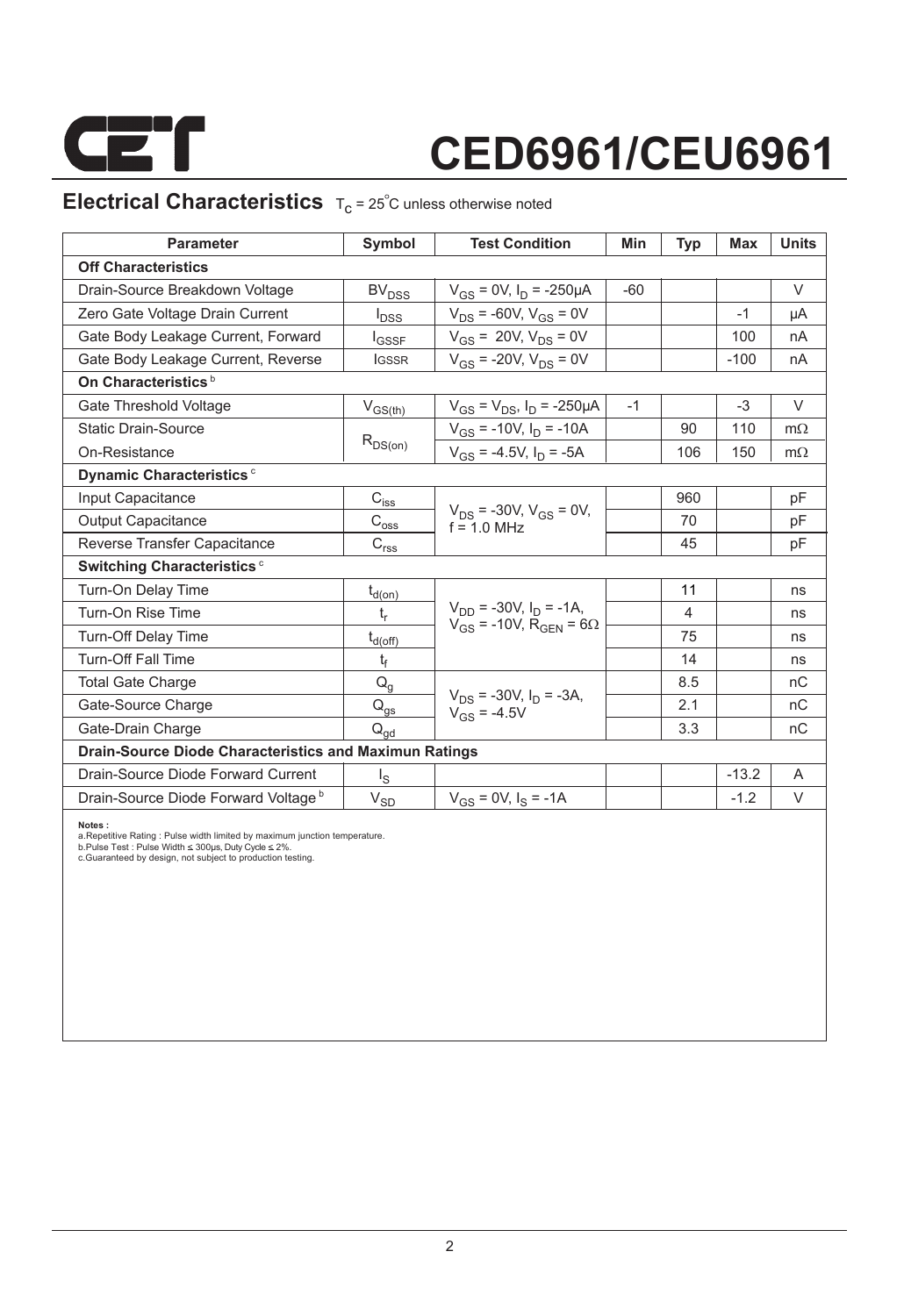



#### **Figure 1. Output Characteristics**



**Figure 3. Capacitance**



**Figure 5. Gate Threshold Variation with Temperature**

## **CED6961/CEU6961**



**Figure 2. Transfer Characteristics**



**Figure 4. On-Resistance Variation with Temperature**



**Figure 6. Body Diode Forward Voltage Variation with Source Current**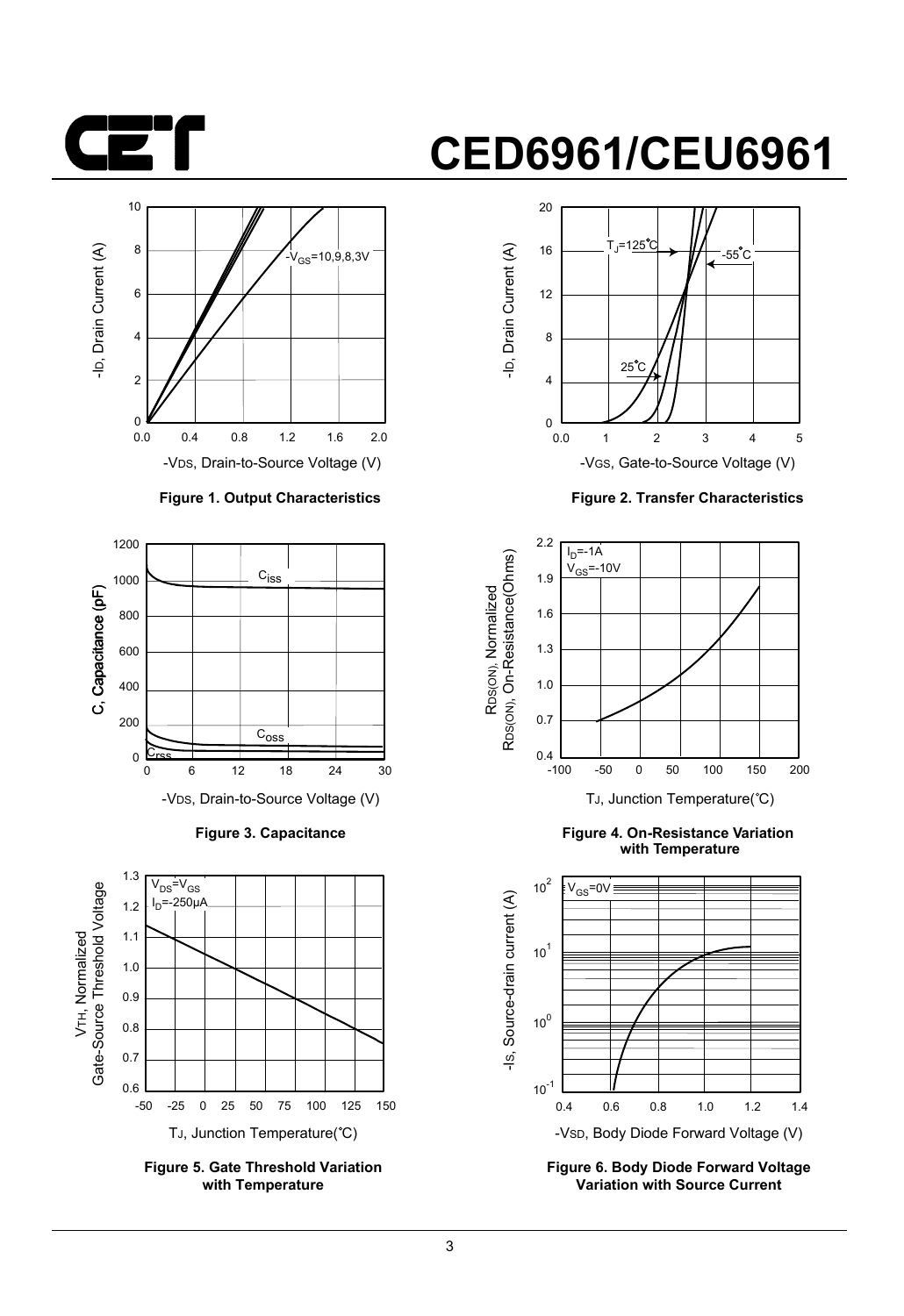



**Figure 7. Gate Charge**



**Figure 9. Breakdown Voltage Variation VS Temperature**





**Figure 8. Maximum Safe Operating Area**



**Figure 10. Switching Test Circuit Figure 11. Switching Waveforms**